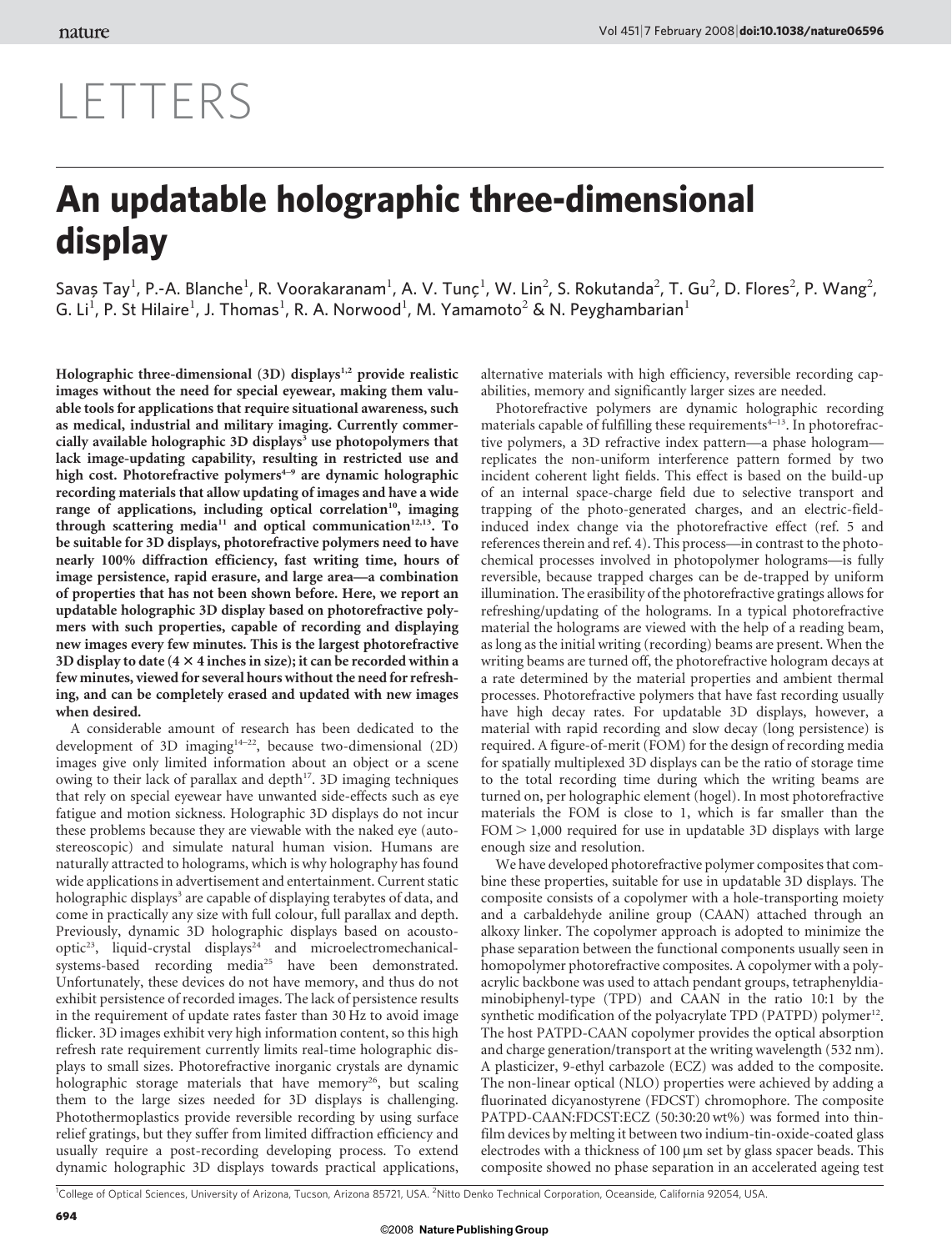at 60  $\degree$ C for 7 days. The photorefractive thin-film devices show near 90% diffraction efficiency at an applied voltage of 4 kV in steady-state four-wave mixing measurements (Fig. 1a). The two-beam coupling gain coefficient  $\Gamma$  for these devices at 5 kV is around 200 cm<sup>-1</sup> (inset to Fig. 1a). Figure 1b shows a  $4 \times 4$ -inch active area thin-film device made from this composite. The device shows no degradation or dielectric breakdown for extended periods of usage (several months) in display recording experiments, with hundreds of write/erase cycles every month at high applied voltages (9 kV) and optical intensities around  $100 \text{ mW cm}^{-2}$ .

The holograms recorded in the photorefractive polymer thin-film devices can persist for up to 3 h in the dark (without writing beams) at an applied voltage of 4 kV, while continuously being probed with a red (633 nm) laser beam. We have developed a new technique to improve the writing speed of organic photorefractive materials that



Figure 1 | Diffraction efficiency and the photorefractive polymer thin-film device. a, The steady-state diffraction efficiency of the  $100$ - $\mu$ m-thick polymer composite is measured using writing beams at 532 nm with a total irradiation of 1 W  $cm^{-2}$  and a reading beam at 633 nm. Inset, two-beam coupling gain versus applied voltage. **b**, Picture of a  $4 \times 4$ -inch photorefractive polymer thin-film device.

is based on manipulation of the applied voltage, which we call the 'voltage kick-off technique'. In conventional holographic recording of photorefractive polymers, a constant external voltage is applied across the polymer to dynamically pole the NLO chromophores (ref. 5 and references therein and ref. 4). In the kick-off approach, we apply an increased voltage (9 kV) across the polymer to increase the writing speed during hologram recording, and then reduce the voltage to its optimum value of 4 kV after recording is complete. The temporarily increased voltage facilitates efficient separation of electron–hole pairs, and improves the drift characteristics, forcing the charges to travel faster, and increases the orientational order parameter and speed of the NLO chromophores. The reduction of the voltage to its optimum value after recording ensures hologram persistency. The overall benefit of the voltage kick-off is the reduction of the writing time per hogel to less than a second, by fine-tuning of the applied voltage. We have achieved a diffraction efficiency of 55% using a total writing time (the time during which the writing beams are turned on) of only 0.5 s at 1 W cm<sup> $-2$ </sup> irradiance with this technique (Fig. 2), much higher than the 1.5% efficiency achieved with writing for 0.5 s at 4 kV without using voltage kick-off. With the several hours of persistence time of holograms in this composite, this corresponds to a FOM  $>$  10,000 without the need for thermal<sup>27</sup> or other fixing methods, which is a significant step in the development of photorefractive polymers for holographic storage and display applications.

Holographic stereography—a technique based on optical multiplexing of a limited number of viewpoints (perspectives) onto different parts of a recording medium—is a widely used technique for producing 3D imagery and displays<sup>14,28,29</sup>. We have built a fully automated, computer-controlled 3D holographic printer/display based on holographic stereography using the photorefractive polymer devices described above. The 3D display is recorded onto the entire photorefractive polymer device with an active area of  $4 \times 4$  inches (Fig. 3). First, 2D perspective views of the object of interest are generated from a 3D computer model. The 2D perspectives can also be generated using methods like magnetic resonance imaging,



Figure 2 <sup>|</sup> Recording dynamics of the photorefractive polymer and voltage **kick-off.** The writing beams at 532 nm with 1 W  $cm^{-2}$  irradiance are turned on at an applied voltage of 9 kV for a few seconds (writing time), and then turned off. The voltage is then reduced to 4 kV to ensure hologram persistence and high diffraction efficiency. The maximum diffraction efficiency achieved increases with increasing writing time. A modified version of this technique was used for the 3D display recording of Fig. 4. Also shown is the erasing dynamics of the photorefractive hologram at 9 kV. The erasing beam is a spatially uniform 532 nm laser beam at an irradiance of  $1 \text{ W cm}^{-2}$ .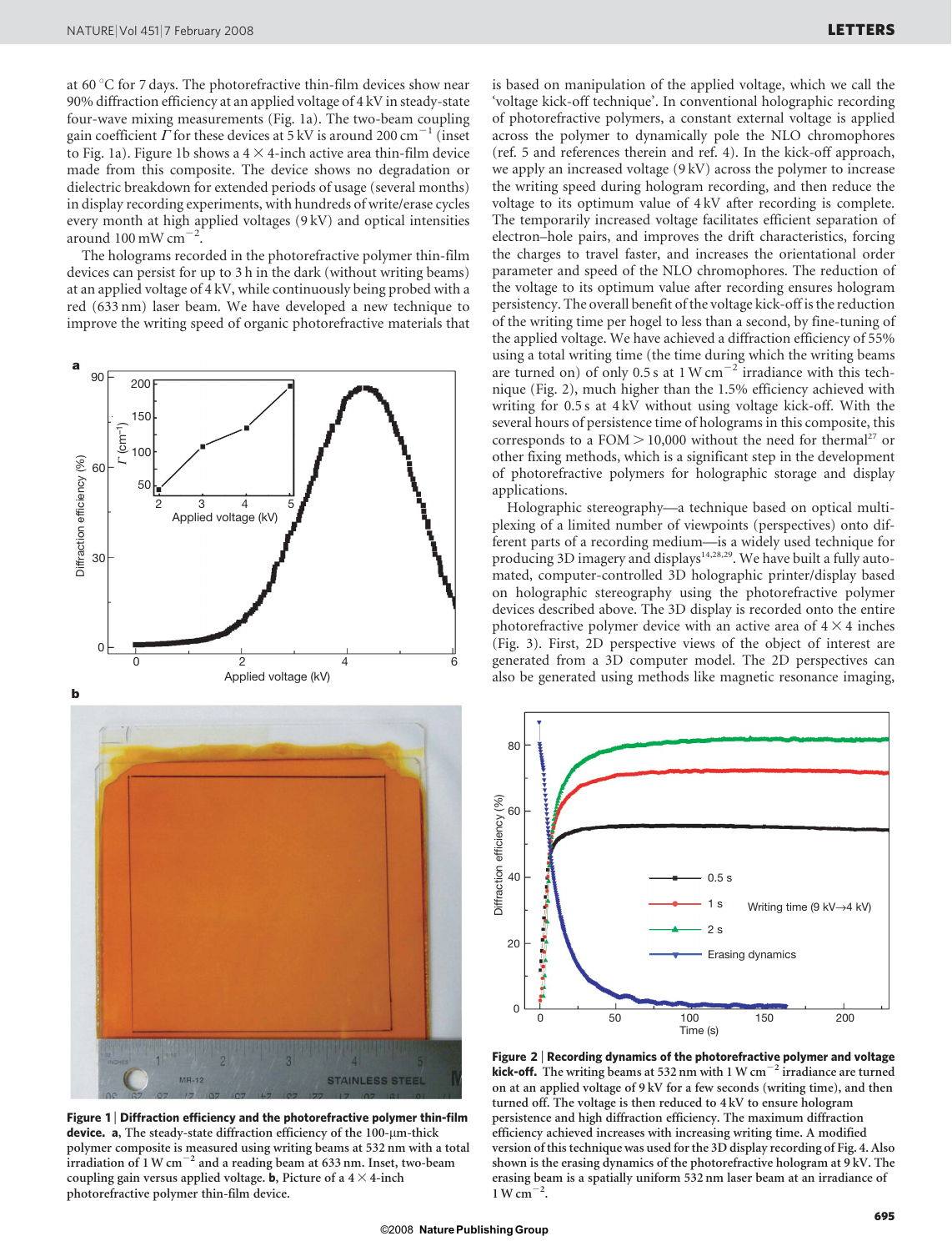computer-assisted tomography, confocal microscopy or aerial and satellite imaging. The perspectives are then divided or 'sliced' into multiple 2D image planes. The image planes are re-organized using a computer algorithm into 2D matrices (the hogel data), which are then uploaded to a spatial light modulator (SLM). The SLM that is illuminated with a 532 nm laser beam displays the hogel data in sequence with the translation stages and an electro-optic laser shutter. The laser beam modulated by the SLM (object beam) illuminates the predefined hogel area on the polymer device. A coherent reference beam simultaneously illuminates the same area, which facilitates the recording of the hogel through interference with the object beam and the photorefractive effect. After one hogel is recorded the shutter turns off the laser beams, the polymer device is translated to the next hogel position, and new hogel data are uploaded to the SLM (see Supplementary Video 1 for display operation). The holographic display is viewed using light from an expanded, low-power helium neon (633 nm) laser beam in transmission geometry (Fig. 3).

In many applications, horizontal parallax only (HPO) imaging<sup>29</sup> is an effective approximation to full-parallax imaging, because humans perceive depth using horizontally offset eyes. The use of HPO recording helps in significantly reducing the number of hogels in a 3D display, resulting in shorter total writing times. We have recorded 3D displays  $(4 \times 4$  inches in size) with complex and high-quality images (Fig. 4) within a few minutes using HPO imaging (see Supplementary Video 2). The total recording time used per hogel  $(0.8 \times 101$  mm in size) varies from 0.5 to 2 s, and the total irradiance (sum of both beams) used is  $0.1 \text{ W cm}^{-2}$ .

Here, we used a modified version of the voltage kick-off technique, in which a constant high voltage (9 kV) was applied to the entire polymer device during recording of the hogels. Once recording of all of the hogels is completed, which takes around 2.5 min, the voltage was reduced to its optimal value of 4 kV, which ensures long persistence with maximum diffraction efficiency. The first few recorded hogels suffer a small reduction of diffraction efficiency owing to the high applied voltage during recording of the later hogels, but this lower diffraction efficiency does not create a noticeable brightness variation across the display (see Supplementary Videos 1 and 2). For larger displays the variation may be significant, but this can be avoided by the use of patterned electrodes that allow for individual control of the applied voltage for each hogel.

The 3D display exhibits a total horizontal viewing angle of  $45^{\circ}$  with uniform brightness, and a resolution that is comparable to NTSC (National Television System Committee) television. The Bragg mismatch usually observed in non-degenerate four-wave mixing that results in intensity variations across the horizontal view-zone is minimized by using a vertical reference/reading beam geometry. The images are viewable for up to 3 h directly on the photorefractive thin-film device without the need for intermediate projection tools or magnification between the recorded image and the viewer (Fig. 4b).

The pictures of the holograms in Fig. 4, which were captured using a video camera, are only modest facsimiles of the effect experienced upon direct viewing. This is principally due to the astigmatism introduced by the HPO recording technique and electronic artefacts such as saturation, to which the human visual system is relatively insensitive. The images can be completely erased within minutes by uniform illumination of the display using a 532 nm beam (Fig. 4c), and new images can be recorded when desired. There is no technological limit to the achievable display size, because large thin-film devices can be fabricated and even tiled together. Moreover, the persistence and efficiency of the material make it the leading candidate for future full-parallax displays, which typically require two orders of magnitude more information content than HPO displays. For larger, full-parallax displays a combination of short pulsed recording<sup>30</sup> and thermal fixing<sup>27</sup> can be used, which is a future route for holographic 3D display development.

Image-updating capability can significantly extend the applications of holographic 3D displays and reduce the cost of 3D imaging. We have developed photorefractive polymer devices that combine exceptional properties such as large size, high efficiency, fast recording, image persistency, long lifetime and resistance to optical and electrical damage, satisfying many of the major requirements for use in holographic 3D displays. These advances have allowed us to



Figure 3 <sup>|</sup> Image processing, hologram recording and display. The 2D perspective views of the object are generated using a 3D computer model or a video camera moving on tracks around the object. The perspective images are re-organized (hogel data) and uploaded to the SLM. The SLM modulates the object beam, which is focused to the photorefractive polymer and

recorded in the Fourier transform geometry. The completed display can be viewed using a reading beam. The result is realistic 3D imagery with parallax and depth. The holograms can be erased by uniform illumination at the writing wavelength.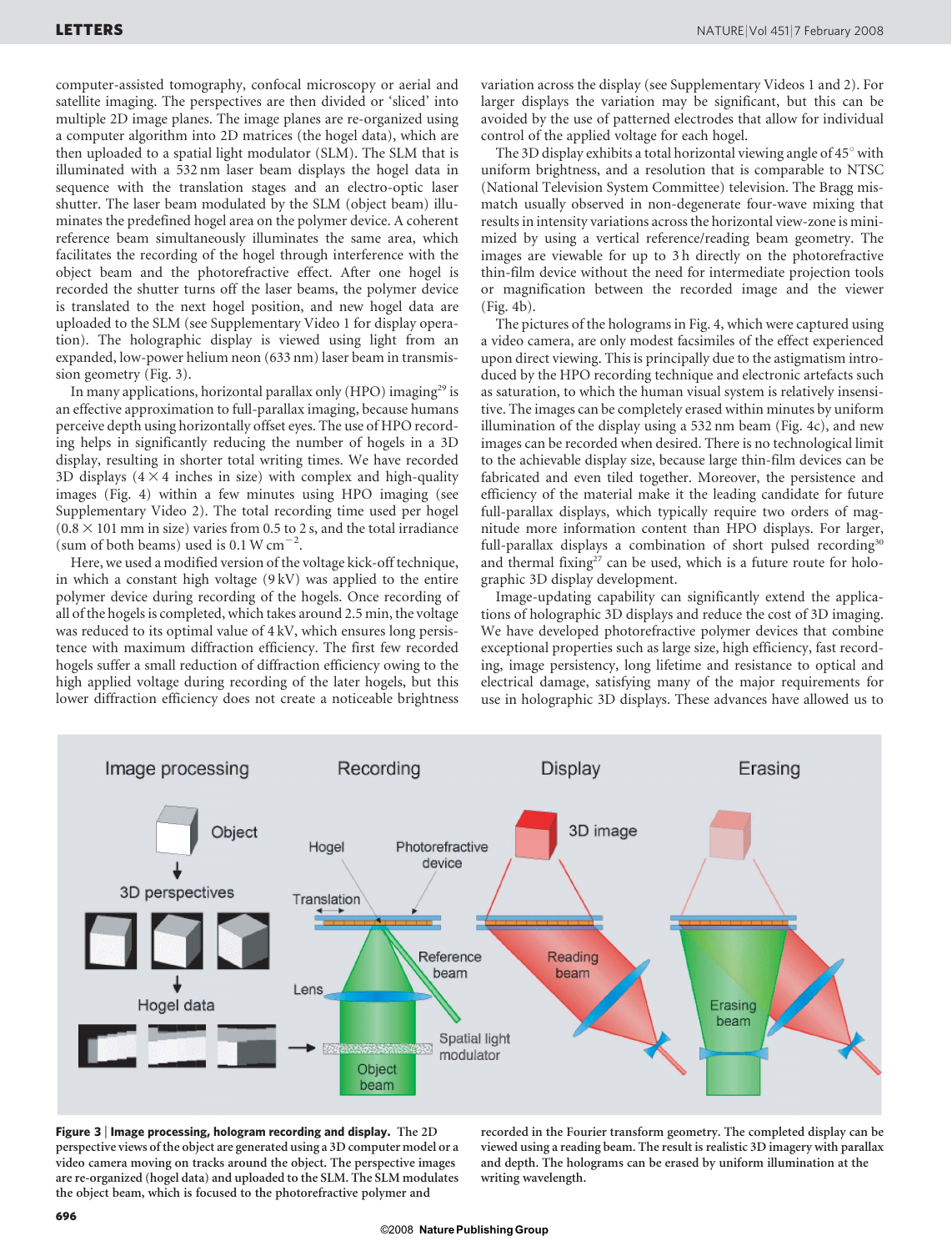

Figure 4 <sup>|</sup> Images from the updatable holographic 3D display. The display uses a single photorefractive thin-film device with an active area of  $4 \times 4$  inches. Here, a modified version of the voltage kick-off was used to avoid using patterned electrodes. A constant voltage (9 kV) was applied across the entire polymer. Once recording of all of the hogels was completed, the voltage was reduced to its optimal value of 4 kV. a, A 3D hologram of a sports car was written, displayed, and then erased and a new hologram of a

demonstrate the largest updatable photorefractive holographic 3D display so far, scalable to full parallax and colour.

## Received 24 August; accepted 18 December 2007.

- 1. Benton, S. A. Selected Papers on Three-Dimensional Displays (SPIE Optical Engineering Press, Bellingham, Washington, 2001).
- 2. Lessard, L. A. & Bjelkhagen, H. I. (eds) Practical Holography XXI: Materials and Applications (Special Issue ) Proc. SPIE 6488 (2007).
- 3. Zebra Imaging, Inc. (<http://www.zebraimaging.com>) (2005).
- 4. Ostroverkhova, O. & Moerner, W. E. Organic photorefractives: mechanism, materials and applications. Chem. Rev. 104, 3267–3314 (2004).
- 5. Kippelen, B., Meerholz, K. & Peyghambarian, N. in Nonlinear Optics of Organic Molecules and Polymers(eds Nalwa, H. S & Miyata, S.) Ch. 8 507–623 (CRC, Boca Raton, Florida, 1996).
- 6. Ducharme, S., Scott, J. C., Twieg, R. J. & Moerner, W. E. Observation of the photorefractive effect in a polymer. Phys. Rev. Lett. 66, 1846–1849 (1991).
- 7. Meerholz, K. & Volodin, B. L. Sandalphon, Kippelen, B. & Peyghambarian, N. Photorefractive polymer with high optical gain and diffraction efficiency near 100%. Nature 357, 479–500 (1994).
- 8. Marder, S. R., Kippelen, B., Jen, A. K.-Y. & Peyghambarian, N. Design and synthesis of chromophores and polymers for electro-optic and photorefractive applications. Nature 388, 845–851 (1997).

human brain was recorded onto the same area. The images were captured from a distance of 75 cm from different angles to demonstrate the 3D effect using a video camera moving around the display. b, The persistence of the hologram, in this case a 3D model of an ethane molecule, is demonstrated by capturing pictures at different times after recording. c, Erasure of a 3D image, a human skull, using uniform exposure is demonstrated.

- 9. Mecher, E. et al. Near-infrared sensitivity enhancement of photorefractive polymer composites by pre-illumination. Nature 418, 959–964 (2002).
- Volodin, B. L., Kippelen, B., Meerholz, K., Peyghambarian, N. & Javidi, B. A Polymeric optical pattern-recognition system for security verification. Nature 383, 58–60 (1996).
- 11. Kippelen, B. et al. Near infrared photorefractive polymers and their applications for imaging. Science 279, 54–57 (1998).
- 12. Tay, S. et al. Photorefractive polymer composite operating at the optical communication wavelength of 1550nm. Appl. Phys. Lett. 85, 4561–4563 (2004).
- 13. Li, G. et al. All-optical dynamic correction of distorted communication signals using a photorefractive polymeric hologram. Appl. Phys. Lett. 86, 161103 (2005).
- 14. Chatterjee, M. R. & Chen, S. Digital Holography and Three-Dimensional Display: Principles and Applications (ed. Poon, T.) Ch. 13 379–425 (Springer, New York, 2006).
- 15. Pastoor, S. 3D Videocommunication (eds Schreer, O., Kauff. P. & Sikora, T.) Ch. 13 235–251 (John Wiley & Sons, UK, 2005).
- 16. Iizuka, K. Welcome to the wonderful world of 3D: introduction, principles and history. Optics Photonics News 17, 42-51 (2006).
- 17. Dodgson, N. A. Autostereoscopic 3D displays. Computer 38, 31–36 (2005).
- 18. Favalora, G. E. Volumetric 3D displays and application infrastructure. Computer 38, 37–44 (2005).
- 19. Downing, E., Hesselink, L., Ralston, J. & Macfarlane, R. A. Three-color, solid-state, three-dimensional display. Science 273, 1185–1189 (1996).